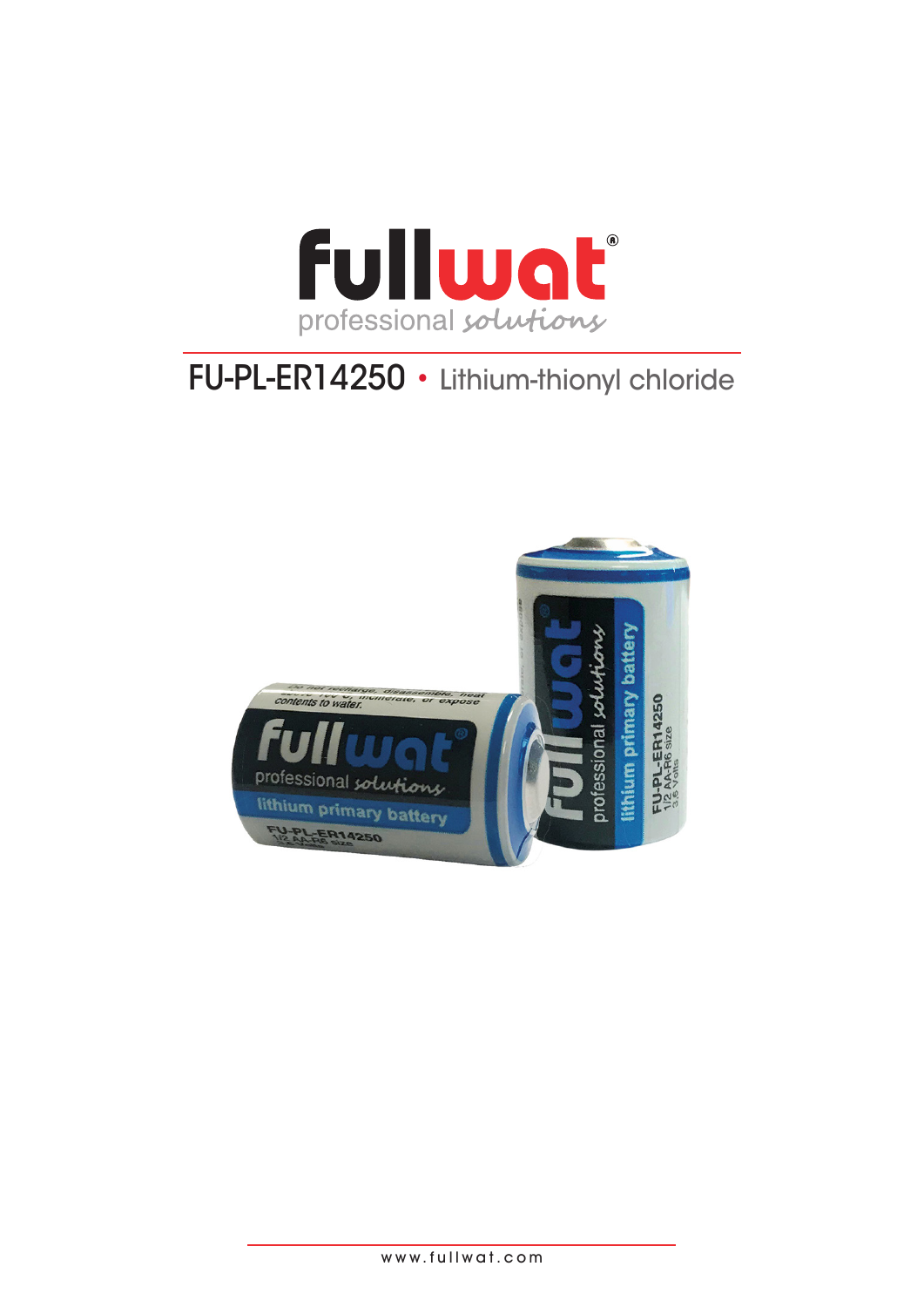

## FU-PL-ER14250 • Lithium-thionyl chloride

### **1. Key features**

- High and stable operating voltage
- Low self discharge rate (less than 1% after 1 year of storage at 25ºC)
- Long storage life
- Stainless steel container(with low magnet)
- Widely operating temperature range
- Hermetic glass-to-metal sealing
- • Non-flammable electrolyte

### **2. Application**

- Utility metering
- Memory back-up
- Alarms and security devices
- Tollgate systems
- Military electronics
- Automotive electronics
- Professional electronics
- GPS tracking
- Real time clock etc.



### **3. Electrical characteristics**

(typical values for cells stored for one year or les s, at 25ºC).

| <b>Nominal capacity</b><br>(At 1 mA, +25 C, 2.0V cut off. The capacity restored by the cell<br>varies according to current drain, temperature and cut off voltage.) | 1.2Ah                             |
|---------------------------------------------------------------------------------------------------------------------------------------------------------------------|-----------------------------------|
| <b>Nominal voltage</b>                                                                                                                                              | 3.6V                              |
| <b>Maximum continuous current</b><br>(To get 50% of the nominal capacity at +25 C with 2.0V cut off. Higher<br>currents possible, consult Fullwat®)                 | 25mA                              |
| Max. pulse capability                                                                                                                                               | 50mA                              |
| Storage recommended<br>(for more severe condition consult Fullwat®)                                                                                                 | $+30^{\circ}$ C max               |
| Operating temperature range<br>(Operation at temperature different from ambient may lead to reduced<br>capacity and lower voltage plateau readings)                 | $-60^{\circ}$ C /+85 $^{\circ}$ C |
| <b>Typical weight</b>                                                                                                                                               | Approx.11q                        |